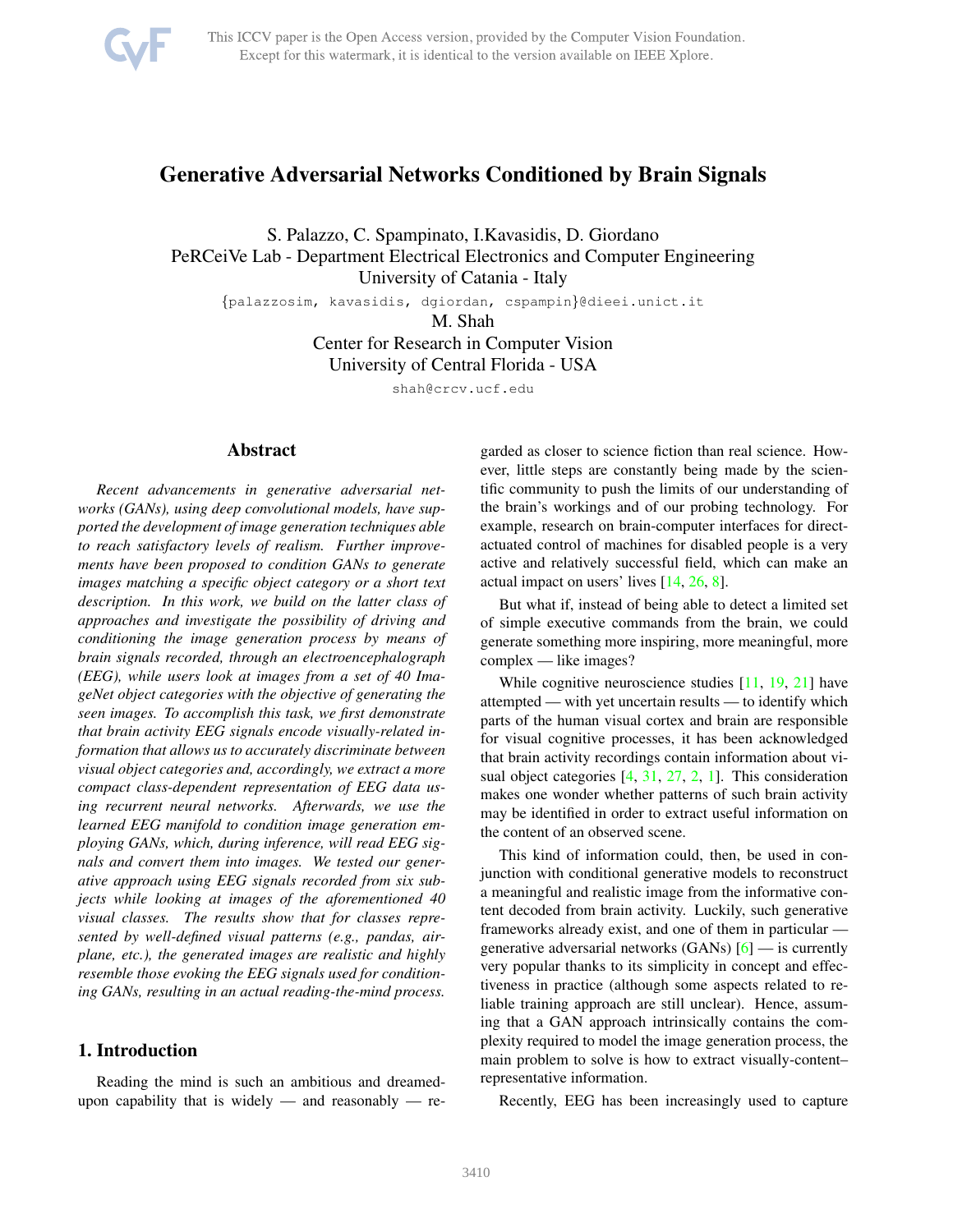<span id="page-1-0"></span>brain activity signals and process them for visually-related uses, e.g., visual object classification [\[28,](#page-8-12) [10\]](#page-8-13). Although promising results have been shown, the techniques employed to process this kind of multi-dimensional, noisy, temporal data are still very simple, and mostly ignore local temporal dynamics, processing the full EEG signal as a whole.

In this work, we combine a GAN approach with a model based on recurrent neural networks (RNNs) to process EEG signals captured while users look at images on a screen. The recurrent model temporally analyzes input signals and learns to encode them into a compact and visually-content– descriptive representation; in turn, this representation is used to condition the image generation process by a GAN model, with the objective of producing output images depicting objects semantically- related to those shown to users while the original EEG signals have been recorded. The objective is to learn a representation of brain signals which conveys enough meaning for a generative model to capture the visual category associated to it, and to be able to reproduce a relevant sample.

## 2. Related Work

In a typical experimental scenario attempting to study the brain responses and dynamics associated to visual processes, a human subject looks at a series of images, while a recording device interfaced to or scanning the brain is employed to register the appropriate feedback signals for further analysis. Currently, there exists a variety of noninvasive methods that allow us to acquire such brain responses (fMRI, EEG, MEG) with different grades of sensitivity, but still, there is a profound lack in understanding what exactly the acquired data means and, even more importantly, how to interpret it.

In a pioneering work  $[18]$ , the authors try to generate impressions of what the subjects see based on fMRI images by imposing a prior built on a large image dataset extracted from YouTube. Essentially, this work tries to maximize the *a posteriori* probability that a certain visual stimulus evoking a specific cerebral response corresponds to an image drawn from a large pool of images [\[16\]](#page-8-15) by exploiting the high sensitivity that fMRI signals offer. However, such advantage is countered by the objective difficulty of setting up and operating an fMRI scanner and by the considerably higher utilization costs.

To alleviate these drawbacks much research effort is concentrated on electrophysiological responses, rather than brain imaging and, especially, EEG, which features a lower spatial resolution with respect to almost all other methods, but has a very high temporal one. An EEG data acquisition session costs also less and is simpler to execute, but the quality of the gathered data often suffers from unwanted environmental noise and artifacts, making the challenge of reconstructing the initial stimuli much harder. It is known that EEG signals encode basic responses to visual stimuli  $[3, 15]$  $[3, 15]$ , and recently the authors of this paper, in  $[29]$ , were able to "decode" such information and use it for automated visual classification. This paper builds on this recent discovery and aims at reconstructing the initial stimulus from learned latent space. However, reconstructing the visual stimuli is not trivial.

Indeed, the human visual cortex covers around 30% of the total cortical area [\[7\]](#page-8-19), which makes it far larger than the other sensory cortices, meaning that visual information representation in the brain is clearly the most complex among all sensory processes. For example, some previous works have managed to recreate the stimuli from other senses than sight. In [\[20\]](#page-8-20), the authors describe an approach to recreate (partially) speech stimuli based on human auditory cortex data, acquired by cortical surface electrode arrays. Brain signals acquired by this method have the advantage of being affected by noise in a lesser extent than EEG signals, and also require a simpler generative model. However, replicating such procedure is prohibitive because it requires openskull surgery to be performed on the subject.

Reconstructing human vision, however, is different as it requires to understand if and how brain signals recorded through existing devices convey visual content. There exist a few works that attempt to address that, e.g., methods for identifying visual classes of the visual stimuli. In [\[10\]](#page-8-13), a classifier is trained to recognize object classes based on topographic maps generated by EEG signals. However, the obtained accuracy is low (29% over 12 classes), mainly because the employed linear classifier cannot represent adequately the spatio-temporal dynamics contained in the EEG signals. A similar work is presented in [\[30\]](#page-8-21), but this time raw EEG data is first processed by Independent Component Analysis and then fed to a Support Vector Machine classifier, which has the task to distinguish between only 2 classes. While these works are undoubtedly interesting, they present a number of limitations (relatively simple classification models, low number of object classes) that do not permit the investigation at a deeper level of the temporal and spatial dynamics of the EEG signals.

On the other hand, deep learning methods are able to handle large, diverse and noisy datasets with exceptional results. Moreover, recently, there was an explosion in the number of works that employ deep learning methods for image generation, and more specifically, generative adversarial networks  $[6]$ . In general, a GAN is a deep convolutional neural network comprised of two parts: the generator, which has the task of creating images starting from pure noise, and the discriminator, which assesses whether an input image is real or fake. While, initially, GANs could generate images based on a single type of images (i.e., a simple GAN can only be trained and used only for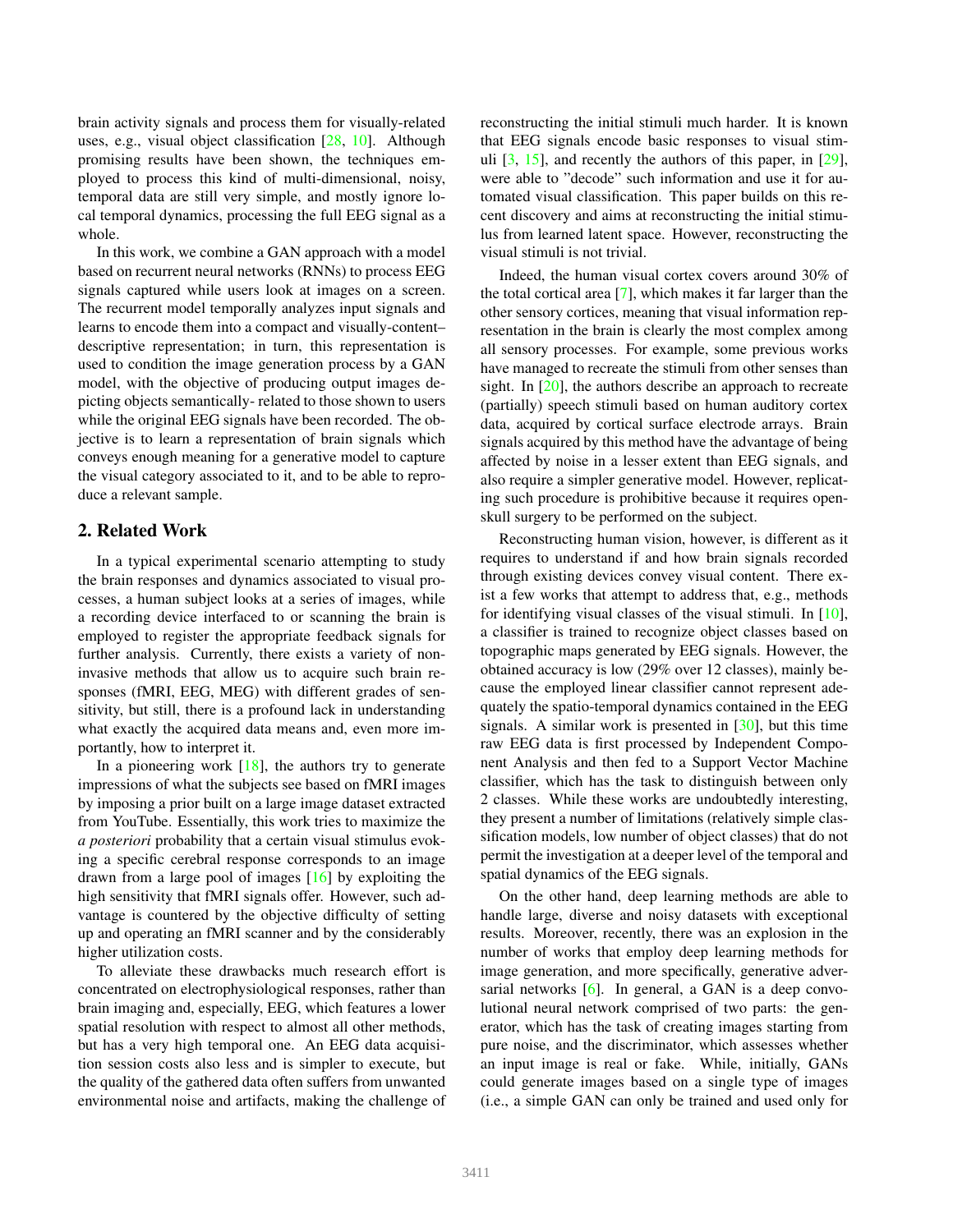<span id="page-2-6"></span>a single object class), conditional GANs [\[13\]](#page-8-22) introduced the ability to generate images based on specific attributes. Such attributes can be in the form of one-hot binary vectors (i.e., a single bit in the vector indicates the class to generate), words [\[32,](#page-8-23) [23\]](#page-8-24) or arbitrary real number vectors representing geometric transformations and coordinates in a 3D space [\[5\]](#page-8-25). However, the majority of works describing generative models employ clearly defined images as well as conditioning vectors (e.g. hand-written digits, faces) and adequately large datasets (e.g., MNIST $^1$  $^1$ , CIFAR-10<sup>[2](#page-2-1)</sup>, CelebA $^3$  $^3$ ) for the training process. The performance, instead, deteriorates substantially when small and noisy datasets are used for training as the case we are tackling in this work. Indeed, EEG signals are particularly noisy and it is not trivial to collect large data.

# 3. Method

Our method consists of a "EEG-in/image-out" processing pipeline, where EEG signals are recorded while showing images to human subjects and output images are obtained by a generator which learns to associate the processed EEG signals to the visual object class observed while those signals were recorded.

The feasability of this approach relies on a few assumptions. First of all, it is necessary that EEG signals intrinsically encode visually-related information, whether these are low-level responses to visual stimuli or high-level cognitive processes associated to more complex activities such as recognition and understanding.

Secondarily, it has to be possible to extract a meaningful representation, suitable for solving visual classification problems, from the high-dimensional and highly-noisy raw EEG signals. For example, a 0.5-second-long 128-channel EEG track at 1 kHz consists of 64,000 data samples, with unclear underlying dynamics, correlations and noise components. Extracting a low-dimensional descriptor encoding visually-relevant information is therefore a critical task for the whole process.

Finally, in order for our image generator to produce images of the correct class given a low-dimensional representation of the EEG signal, the visual information encoded by such representation has to be class-discriminative. Even if EEG signals encode visual information, this does not imply that the level of "detail" of such information allows to distinguish between object categories.

Our design approach takes these hypotheses for granted in the way it processes the input data; the feasibility of the whole process is then verified by the results we obtain. Fig. [1](#page-3-0) shows the architecture employed in this work, divided into its basic data-acquisition and processing modules:

- EEG recording protocol: each subject in the experiment undergoes an EEG recording session, where he/she simply has to look at images from different classes on a computer monitor.
- EEG manifold learning: raw EEG signals are processed by an RNN-based encoder, which is trained to output a vector of what we call *EEG features*, containing visually-relevant and class-discriminative information extracted from the input signals.
- EEG-conditioned image generation: a generator network is trained in a conditional GAN framework to produce images from EEG features, so that the visual class of the output image matches that of the conditioning vector.

#### 3.1. EEG data acquisition

Six subjects partecipated in the experiment and were shown images of objects while EEG data was recorded. All subjects were evaluated by a professional physician in order to exclude possible health conditions or medication that could alter normal cerebral activity.

The subjects were shown 50 images from 40 different object classes<sup>[4](#page-2-3)</sup> for a total of 2,000 images per subject. Each image class was presented in bursts of 25 seconds (0.5 second per image) followed by a 10 seconds pause where a black image was shown. The black image was used to "flush" any high-level class information present from the previous one. The total running time of each experiment was 1,400 seconds (23 minutes and 20 seconds). Details of the experimental protocol are shown in Table [1.](#page-3-1)

We used the actiCAP<sup>[5](#page-2-4)</sup> cap with  $128$  active lowimpedance, low-noise electrodes. Four 32-channel Brainvision $\delta$  high-precision, low-latency signal amplifiers were used (exact model: BrainAmp DC) and a qualified technician was present during the experiments' execution, ensuring that skin impedance remained under 10 kOhm at all times by using conductive abrasive gel. The acquired EEG signals were filtered in run-time (i.e. during the acquisition phase) by the integrated hardware notch filter (49-51 Hz) and a second order Butterworth (band-pass) filter with frequency boundaries 14-70 Hz. This frequency range contains the necessary bands (Alpha, Beta and Gamma) that are most meaningful during the visual recognition task [\[17\]](#page-8-26). The sampling frequency was set to 1000 Hz and the quantization resolution to 16 bit.

<span id="page-2-0"></span><sup>1</sup>http://yann.lecun.com/exdb/mnist/

<span id="page-2-1"></span><sup>2</sup>https://www.cs.toronto.edu/ kriz/cifar.html

<span id="page-2-2"></span><sup>3</sup>http://mmlab.ie.cuhk.edu.hk/projects/CelebA.html

<span id="page-2-3"></span> $4A$  subset of the ImageNet dataset  $[24]$  was used consisting of the 40 classes that are shown in Tab. [3.](#page-6-0)

<span id="page-2-5"></span><span id="page-2-4"></span><sup>5</sup>http://www.brainproducts.com/ <sup>6</sup>http://www.brainvision.com/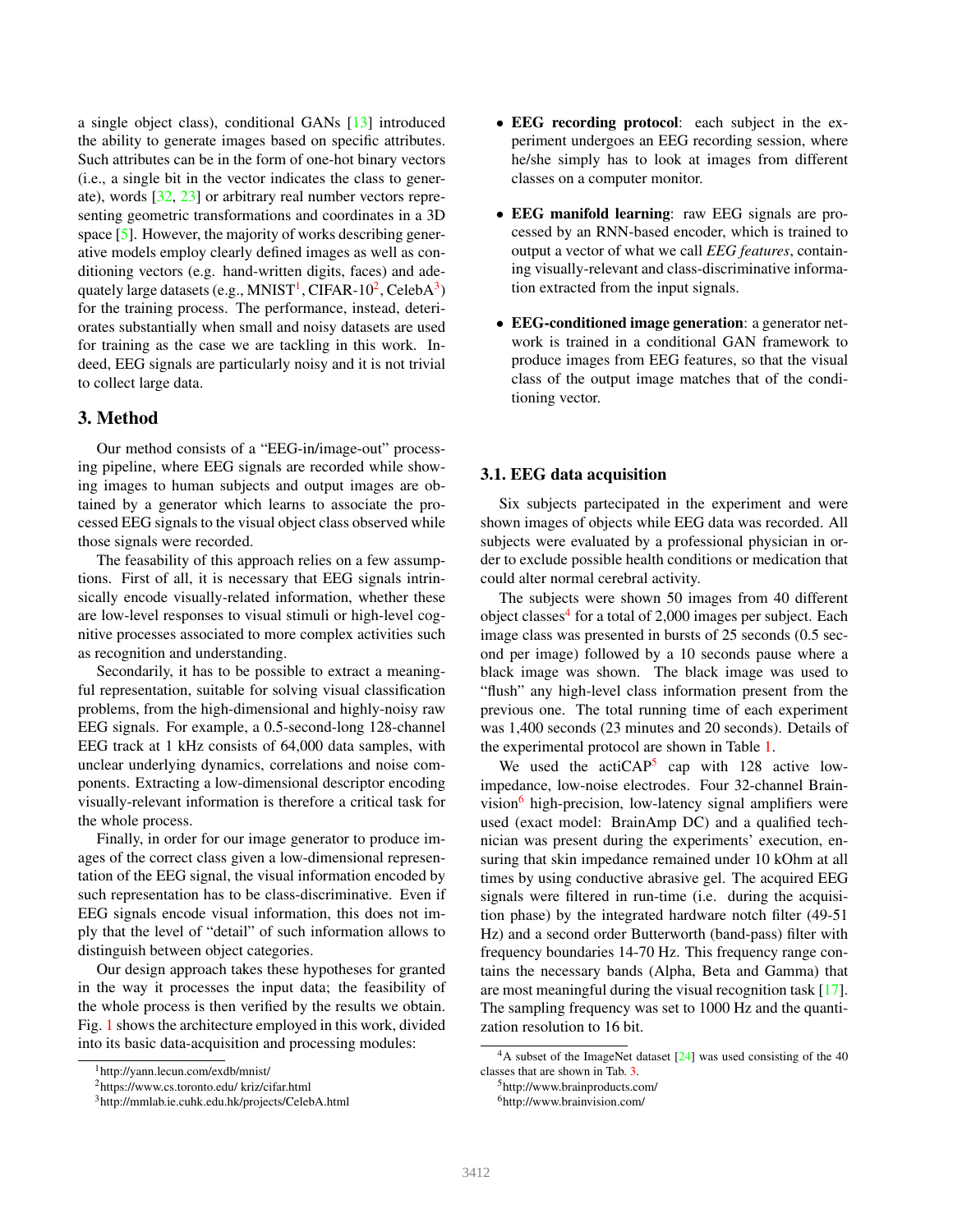<span id="page-3-3"></span>

<span id="page-3-0"></span>Figure 1. Overview of the architecture design of the proposed EEG-driven image generation approach.

The histogram of the acquired signals over the different values presented with a high density near the zero value and a much lower density at the extremities. In order to reduce input space sparsity, non-uniform quantization was applied for data compression.

Deep-learning networks need constant length input sequences both for training and validation, however, data coming from analog devices may present variable data size due to different factors. Indeed, by acquiring data at a 1000 Hz sampling rate for 500 ms, 500 samples of data should be acquired per image. Given that the systems involved are not real-time (Operating system process scheduler, DAQ hardware etc...), variable length EEG sequences were dealt with by discarding those with less than 480 samples. Data sequences whose length was between 480 and 500 samples where padded with zeros until reaching 500 samples. Sequences longer than 500 samples were tail trimmed.

From each recorded EEG sequence, the first 40 samples were discarded in order to minimize any possible interference from the previously shown image (i.e., to give the necessary time for the stimulus to clear its way through the optical tract [\[9\]](#page-8-28)). The following 440 samples (440 ms) were

| Number of classes          | 40              |
|----------------------------|-----------------|
| Number of images per class | 50              |
| Total number of images     | 2,000           |
| Visualization order        | Sequential      |
| Time for each image        | 0.5 s           |
| Pause time between classes | 10 <sub>s</sub> |
| Number of sessions         |                 |
| Session running time       | 350 s           |
| Total running time         | 1.400 s         |

<span id="page-3-1"></span>Table 1. The parameters of the experimental protocol.

used for the experiments.

By using the protocol in Table [1,](#page-3-1) we acquired 12, 000 (2, 000 images for 6 subjects) 128-channel EEG sequences. 534 samples did not satisfy the minimum data length criteria described above, resulting in 11, 466 valid samples.

#### <span id="page-3-2"></span>3.2. Learning EEG visual descriptors

Although previous works have attempted to work directly with the multi-channel temporal EEG sequences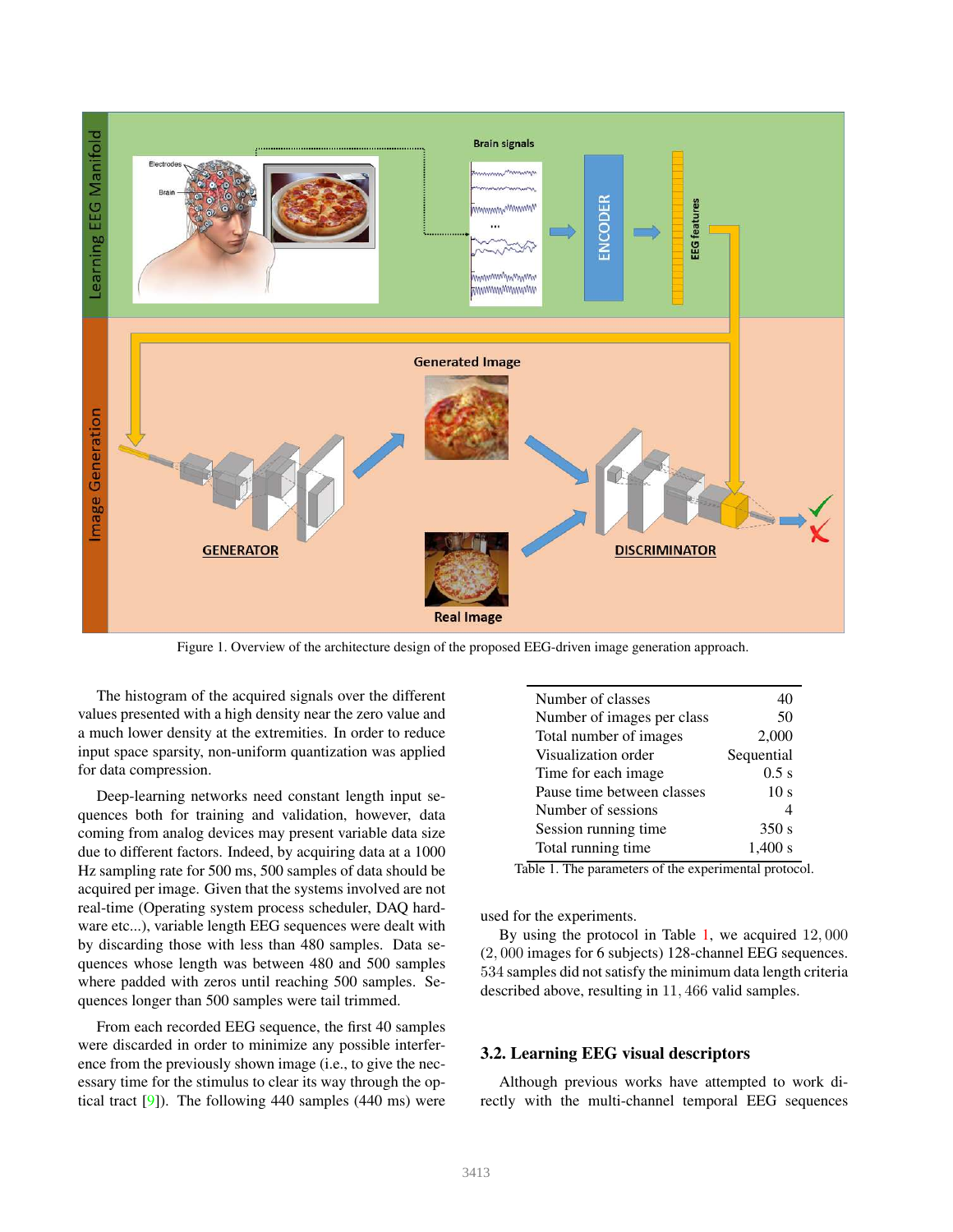<span id="page-4-3"></span>

<span id="page-4-0"></span>Figure 2. EEG feature encoder architecture.

[\[10,](#page-8-13) [30\]](#page-8-21), by simply concatenating time sequences into a single feature vector (albeit with a smaller number of channels than 128), this kind of methods ignores local temporal dynamics. To account for time dependencies, we employ LSTM recurrent neural networks inspired by previous results in [\[29\]](#page-8-18).

Our EEG feature encoder is illustrated in Fig. [2,](#page-4-0) and consists of a standard LSTM layers followed by a nonlinear layer. At each time step, input  $s(\cdot, t)$  (i.e., the set of values from all channels at time  $t$ ) is fed into the LSTM layer; when all time steps have been processed, the final output state of the LSTM goes into a fully-connected layer with ReLU non-linearity. The resulting output is what we refer to as "EEG features", and should ideally be a compact representation of visual class–discriminative brain activity information. We append a softmax classification layer and perform gradient descent optimization (supervised by the class of the image shown when the input signal had been recorded) to train the encoder and the classifier end-to-end.

## 3.3. Brain Signal–Conditioned GANs for Image Generation

We train our generator network in a conditional GAN framework [\[13\]](#page-8-22). In the original formulation, a generative model  $G(z|y)$  maps random input, from a  $p_z(z)$  noise distribution and from a condition  $y$  to the target data distribution  $p_{data}(x)$ . A discriminative model  $D(x|y)$  then predicts the probability that a data point belongs to the target distribution, given the condition. The generator and the discriminator are trained simultaneously, so that the discriminator tries to maximize the probability of assigning the correct label to "real" data (from  $p_{data}(x)$ ) and "fake" data (from  $p<sub>G</sub>(z|y)$ , while the generator tries to maximize the probability that the discriminator mistakes generated samples for "real" ones. In other words, the two models play the following minimax game defined by value function  $V(D, G)$ :

$$
\min_{G} \max_{D} V(D, G) = \mathbb{E}_{x \in p_{data}}(x) [\log D(x|y)] +
$$

$$
\mathbb{E}_{z \in p_{z}(z)} [\log (1 - D(G(z|y)|y))]
$$

In practice, from a training point of view, this means that, given a correct sample  $s_c = (x_c, y_c)$ , consisting of real data with correct condition and a fake sample  $s_w = (x_w, y_w)$ , consisting of fake data (with arbitrary condition), the negative log-likelihood discriminator loss is computed as:

<span id="page-4-1"></span>
$$
\mathcal{L}_D = -\log D \left( x_c | y_c \right) - \log \left( 1 - D \left( x_w | y_w \right) \right), \tag{1}
$$

, while the generator loss, for an analogous  $s_w$  sample, is:

$$
\mathcal{L}_G = -\log D\left(x_w|y_w\right). \tag{2}
$$

In our case, the condition vector associated to each image is the average EEG feature vector (as computed by the encoder described in the previous section) over all images of each class and all subjects. Our expectation is that, if the encoder has been correctly trained to produce distinguishable features for different classes, the generator and the discriminator will be able to capture this separability and behave accordingly.

Both D and G are convolutional networks are illustrated in the bottom part of Fig. [1](#page-3-0) and their architecture is inspired by DCGANs  $[22]$ .

In the generator, the condition  $y$  is appended to the random noise vector z, and a cascade of transposed convolutions upsample the concatenated input to an output color image. The discriminator takes as input a same-size image (either a real one or a generated one). After going through a few convolution layers which reduce the size of the feature maps, the condition  $y$  associated to the input image, is spatially replicated and appended to the set of feature maps from the second-to-last convolutional layer, on which the final probability estimation is made.

During learning, we modify the discriminator loss function previously presented in Eq. [1](#page-4-1) by following the approach described in [\[23\]](#page-8-24): instead of training the discriminator with real images employing correct conditions and fake images with arbitrary conditions (which forces the discriminator to learn how to distinguish between real images with correct conditions and real images with wrong conditions without any explicit supervision), we also provide a wrong sample consisting of a real image and a wrong condition, randomly chosen as the representative EEG feature vector from a different class. Hence, given a correct sample  $s_c = (x_c, y_c)$ and wrong samples  $s_{w_1} = (x_c, y_w)$  and  $s_{w_2} = (x_w, y_w)$ , the discriminator loss becomes:

<span id="page-4-2"></span>
$$
\mathcal{L}_D = -\log D(x_c|y_c) \n- \log (1 - D(x_c|y_w)) \n- \log (1 - D(x_w|y_w)).
$$
\n(3)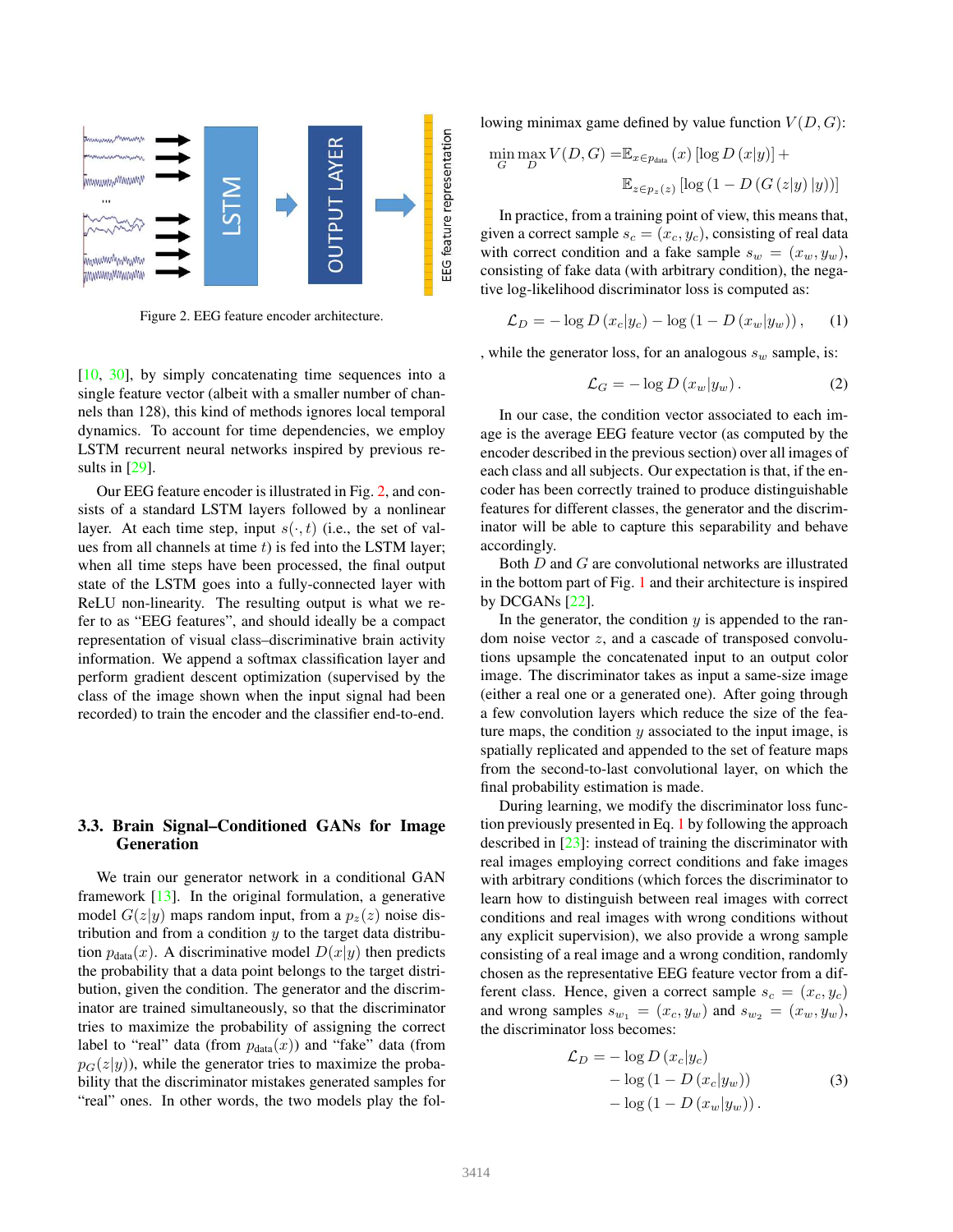<span id="page-5-1"></span><span id="page-5-0"></span>

| Model               |       | Max VA TA at max VA |
|---------------------|-------|---------------------|
| $LSTMs + nonlinear$ | 86.1% | 83.9%               |

Table 2. Maximum validation accuracy ("Max VA") and corresponding test accuracy ("TA at max VA") for the LSTM-based EEG feature encoder shown in Sect. [3.2.](#page-3-2)

### 4. Performance Analysis

Performance analysis consists of two main parts: first, we evaluate how our EEG feature encoding architecture has learnt to extract meaningful representations from visualstimuli–evoked raw EEG signals; secondly, we analyze the performance of our EEG-driven image generator. The latter is not a trivial task: apart from a purely qualitative judgment (i.e., "do the images look good?"), no quantitative evaluation practice exists for evaluating GAN models. In this work, we employ the Inception score  $[25]$ , which estimates the realism and diversity of a batch of generated images by analyzing the softmax distribution of the Inception network, and a criterion based on its classification accuracy on the considered batch of generated images: this last test is meant to estimate whether the generated images are of good enough quality for Inception to still classify them correctly (which is not taken into account in the Inception score).

#### 4.1. Learning EEG features: classification accuracy

The evaluation of our LSTM-based approach has been reported in [\[29\]](#page-8-18), where we split our EEG signal dataset into training, validation and test sets, with respective fractions 80% (1,600 images), 10% (200), 10% (200). Splitting by images, rather than by EEG signals (which, for each image, are as many as the number of participant subjects), makes sure that the signals generated by all subjects for a single image are not spread over different splits.

Training was performed by using the Adam gradient descent method (learning rate initialized to 0.001), with minibatches of size 16. All layer sizes in the model (the stacked LSTMs and the following non-linear layer) were set to 128. Model and training hyperparameters were tuned on the validation set.

Table [2](#page-5-0) reports the best classification accuracy achieved by our EEG signal classifier.

#### 4.2. GAN model and training details

The generator takes as input a concatenated vector of 100-dimensional random noise and 128-dimensional EEG features. Such input then goes through 5 transposed convolutional layers: the first layer spatially upsamples the vector by four times, while each of the other layers double the size at every step, so that the output image size is  $64\times64$ . The number of features maps starts at 512 at the first layer, and is halved for each layer before the last one, which outputs a

3-channel (color) image.

The discriminator is made up of four convolutional layers and two fully-connected layers. It takes as an input  $64\times64$  images, and analogously halves the feature map size at every convolutional step. After the final convolutional layer, where the feature map size is  $4\times4$  (to which the condition vector is spatially appended), two fully-connected layers reduce the number of features to 1024 and 1, the latter being the sigmoidal probability estimate on the input image/condition pair. The number of feature maps in the convolutional layers starts at 64 at the first layer, and is doubled at every layer before the fully-connected ones. Both the generator and the discriminator include batch normalization modules and ReLU nonlinearities.

Training GANs is notoriously difficult, due to the difficult design choices required to make the generator and the discriminator balanced. In our case, the low number of images for which we had recorded EEG tracks made it impossibile to train directly on those images, as either the generator or the discriminator would overfit.

However, the images used for the EEG data acquisition protocol were subsets of 50 elements taken from 40 ImageNet classes, with each one containing about 1,200 images. In order to make use of all images in the selected classes, we trained our GAN network in two stages, making use of both EEG-available images and EEG-unavailable ones. In the first stage, we trained the generator and the discriminator as a regular (non-conditional) GAN using only images for which no EEG data was available. All condition vectors  $y$  were set to the zero vector, and the loss term related to real images and wrong conditions (i.e. the second term of Eq. [3\)](#page-4-2) was ignored. After 100 epochs, we re-trained the models for 50 more epochs on the images with EEG data available, providing the correct condition vectors and applying the full discriminator loss function.

During training, data augmentation was performed by resizing images at 96×96 pixels, and extracting random  $64\times64$  (horizontally flipped with 50% chance).

### 4.3. Image generation: qualitative and quantitative analysis

Fig. [3](#page-7-0) and [4](#page-7-1) show samples for some of the 40 classes in our dataset. While the generator is generally able to capture the basic distinguishing patterns, which confirms that the generator and the discriminator were able to make use of the conditioning EEG features in order to distinguish between different input/output classes, it can be noticed that for some classes (Fig. [3\)](#page-7-0) the level of realism is markedly higher than others (Fig. [4\)](#page-7-1). This can be explained by analyzing the complexity of the dataset. Unlike typical benchmarking datasets such as the CelebA face dataset or LSUN Bedroom, the selected 40 ImageNet classes exhibit high intra-class variance in object appearance and low size (about 1,200): to make a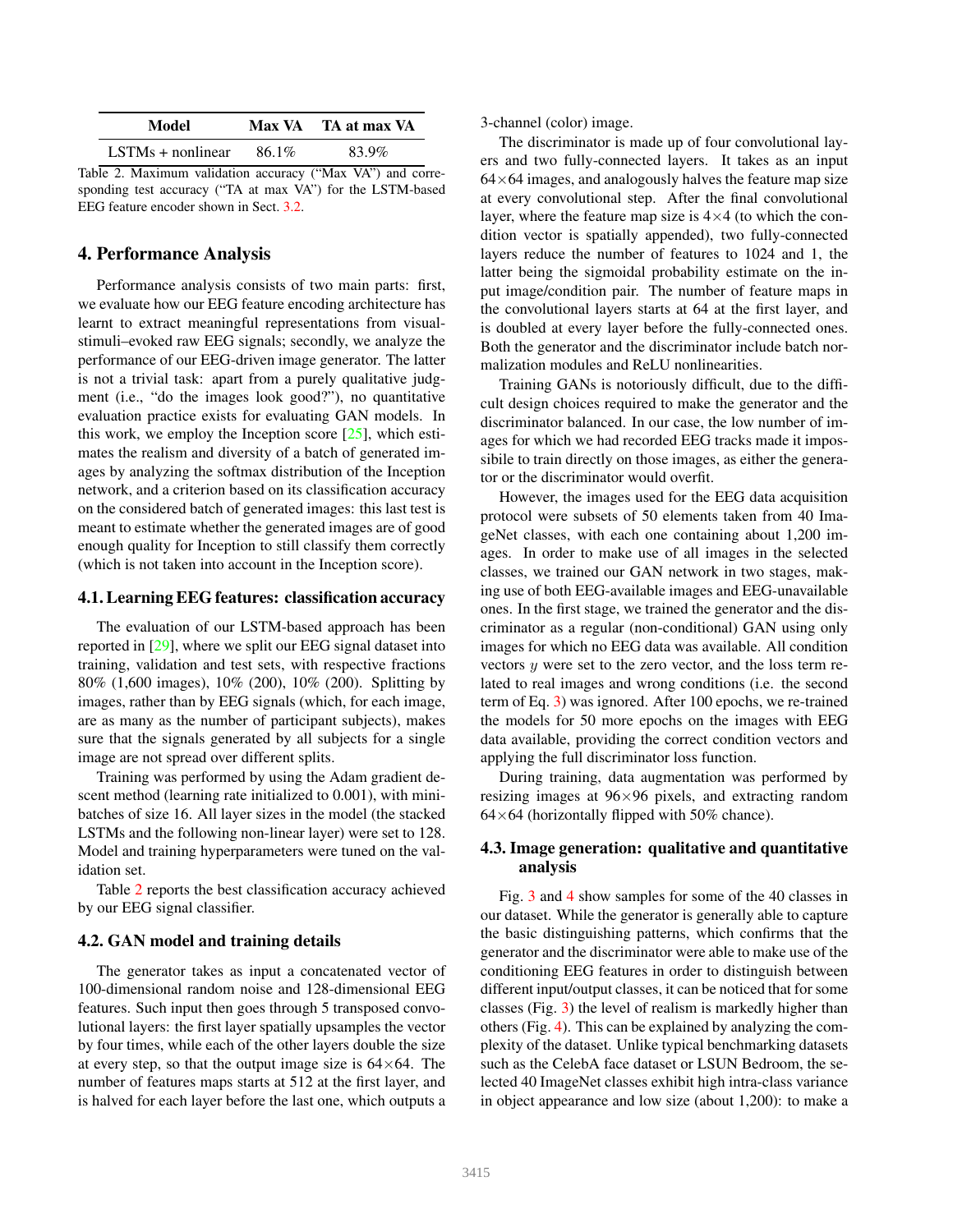<span id="page-6-1"></span>comparison, CIFAR-10 has a lower number of classes (10), a larger number of images per class (6,000) and a relatively low intra-class variance for many classes (e.g., "airplane", "horse", "car").

We computed the Inception score both globally (across all classes) and on a per-class base. In the first case, we generated a sample of 50,000 images (1,250 per class); in the second case, we generated a sample of 50,000 images for each class, and computed per-class Inception scores. The results are shown in Table [3.](#page-6-0) To the best of our knowledge, Inception score results have not been published on ImageNet (or subsets thereof, as in our case); on CIFAR-10, the current best published result is 8.07 [\[25\]](#page-8-30). The results we obtain on our dataset approximate the capability of the network to better understand the structure of certain classes with respect to others. While the achieved Inception scores are not at the same level as those computed on CIFAR-10, it should be noted that several factor impact these results:

- 1. Higher resolution:  $64\times64$  in our case,  $32\times32$  in CIFAR-10;
- 2. More classes: 40 in our case, 10 in CIFAR-10;
- 3. Fewer images per class: 1,200-1,300 in our case, 6,000 in CIFAR-10;
- 4. Higher intra-class variability;
- 5. Noisy conditioning vectors. Indeed, conditional GANs are often trained with image class labels, while in our case GANs are conditioned using a learned EEG manifold that allows for separation among image classes but in some case may fail (EEG classification results are about 84%Table [2\)](#page-5-0).

Since the Inception score does not measure the correctness of the generated images in terms of correspondence with the condition vectors, we performed an evaluation aimed at verifying that the generated images for a given condition (expressed as the average EEG features for each class) were actually similar to images of the correct class.

To do so, we re-used the previously generated sample of 50,000 images (1,250 images per class) to compute the class probability distribution through the Inception network, whose classification layer was pruned by keeping only the 40 classes in our dataset. The correct classification rate was 0.43, which, albeit relatively low (though it should be noted that random guess on 40 classes in 2.5%) shows that the generated images are realistic enough to make automatic classification meaningful. Table [3](#page-6-0) shows per-class correct classification rate. As expected, similar to the qualitative visual analysis, the lowest classification accuracy are related to the classes whose internal visual appearance variance is

| <b>Class</b>                    | <b>IS</b> | IC   |
|---------------------------------|-----------|------|
| German shepherd (n02106662)     | 4.91      | 0.23 |
| Egyptian cat (n02124075)        | 4.45      | 0.29 |
| Lycaenid butterfly (n02281787)  | 5.03      | 0.37 |
| Sorrel (n02389026)              | 5.86      | 0.62 |
| Capuchin (n02492035)            | 4.99      | 0.41 |
| Elephant (n02504458)            | 5.35      | 0.57 |
| Panda (n02510455)               | 6.35      | 0.72 |
| Anemone fish (n02607072)        | 6.11      | 0.81 |
| Airliner (n02690373)            | 6.20      | 0.86 |
| Broom (n02906734)               | 4.76      | 0.35 |
| Canoe (n02951358)               | 4.59      | 0.24 |
| Cellphone (n02992529)           | 5.17      | 0.31 |
| Mug (n03063599)                 | 4.62      | 0.23 |
| Convertible (n03100240)         | 4.54      | 0.34 |
| Desktop PC (n03180011)          | 5.81      | 0.61 |
| Digital watch (n03197337)       | 4.54      | 0.51 |
| Electric guitar (n03272010)     | 4.91      | 0.32 |
| Electric locomotive (n03272562) | 4.88      | 0.24 |
| Espresso maker (n03297495)      | 5.33      | 0.32 |
| Folding chair (n03376595)       | 4.88      | 0.27 |
| Golf ball (n03445777)           | 5.06      | 0.28 |
| Piano (n03452741)               | 4.47      | 0.22 |
| Iron (n03584829)                | 4.32      | 0.23 |
| Jack-o'-lantern (n03590841)     | 6.64      | 0.91 |
| Mailbag (n03709823)             | 5.51      | 0.49 |
| Missile (n03773504)             | 5.87      | 0.54 |
| Mitten (n03775071)              | 5.10      | 0.36 |
| Mountain bike (n03792782)       | 4.86      | 0.33 |
| Mountain tent (n03792972)       | 4.70      | 0.30 |
| Pyjama (n03877472)              | 4.21      | 0.20 |
| Parachute (n03888257)           | 4.59      | 0.38 |
| Pool table (n03982430)          | 4.68      | 0.35 |
| Radio telescope (n04044716)     | 5.08      | 0.37 |
| Reflex camera (n04069434)       | 4.64      | 0.29 |
| Revolver (n04086273)            | 4.55      | 0.26 |
| Running shoe (n04120489)        | 4.31      | 0.22 |
| Banana (n07753592)              | 6.28      | 0.83 |
| Pizza (n07873807)               | 5.87      | 0.79 |
| Daisy (n11939491)               | 5.81      | 0.74 |
| Bolete (n13054560)              | 5.37      | 0.60 |
| All                             | 5.07      | 0.43 |

<span id="page-6-0"></span>Table 3. Inception scores (IS) and Inception classification accuracies (IC) for each class of the dataset (specified by their ImageNet synset identifier and by a short description), and overall.

higher, which — concurrently with the small number of images — made it difficult to the generator to learn to reproduce the correct patterns.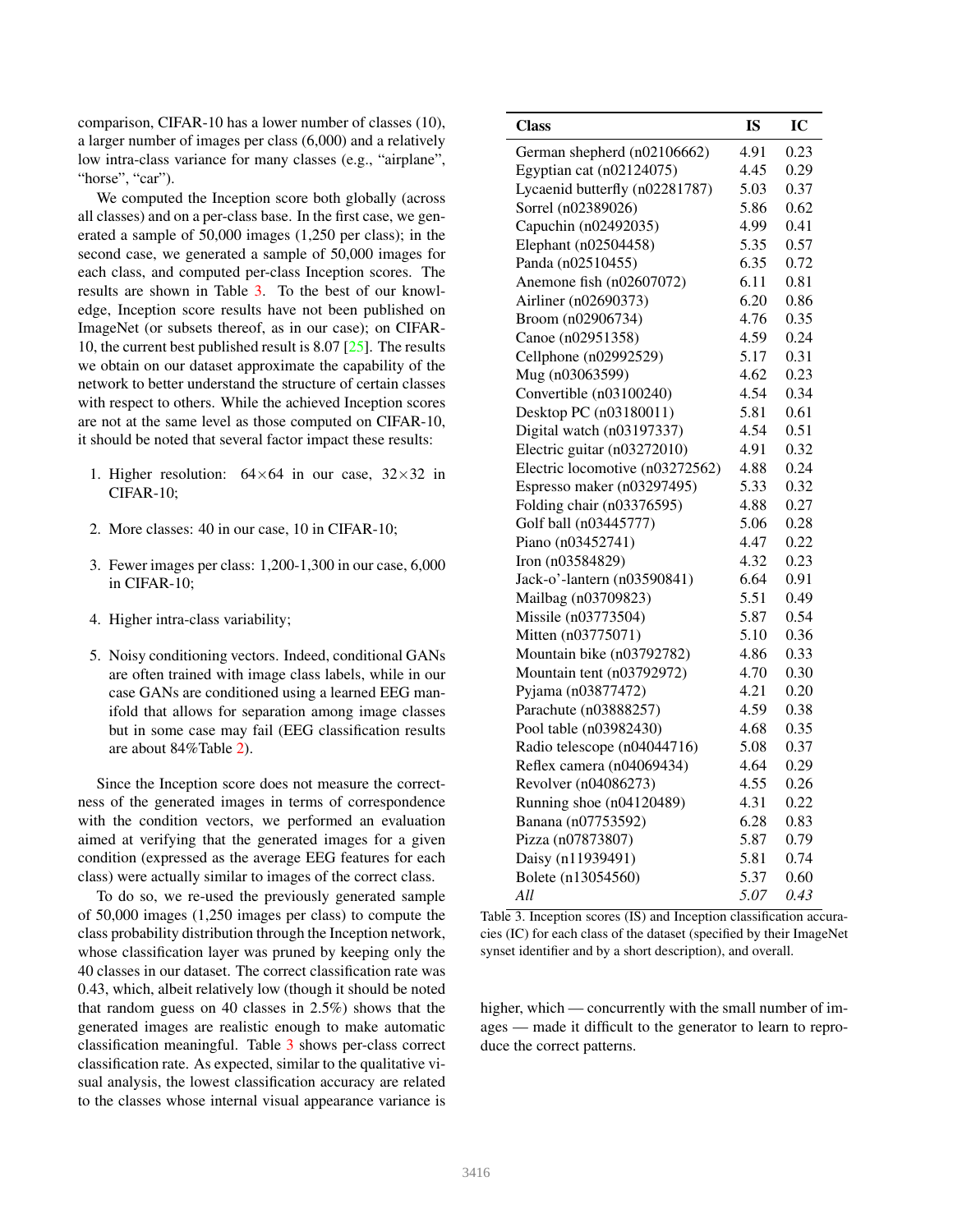<span id="page-7-2"></span>



(a) Airliner (b) Jack-o'-Lantern (c) Panda Figure 3. Good results







(a) Banana (b) Capuchin (c) Bolete Figure 4. Bad results

<span id="page-7-0"></span>

# 5. Conclusions

Although reading the mind may still be something which humanity will not be able to achieve for a while, in this work we showed that brain activity signals can be successfully analyzed to drive the generation of images depicting similar objects as those being observed by a subject when those signals were recorded. Our approach, combining an LSTM recurrent neural network for extracting visual-class– discriminative descriptors from raw EEG signals, and a conditional GAN for generating images from those very descriptors, is able to produce realistic and diverse images which match the expected object classes, thus demonstrating the goodness of the method and the validity of the initial assumptions.

Of course, improvements can be made: the method suffers in presence of classes with high internal variability in appearance, which, combined with the relatively small size of the employed dataset (if compared to other typical benchmarks for GANs), causes the image generator not being able to create targeted and clearly recognizable images.

<span id="page-7-1"></span>In the future, we aim at pushing the limits of this approach by attemping not just at generating an image depicting the same visual category as the one from which an EEG signal was generated, but at reconstructing the original image. Of course, this is a much more complicated task. Indeed, the sensitivity and resolution of the EEG technology may not be sufficient, and we will need to resort to higherresolution modalities such as fMRI [\[18\]](#page-8-14). In turn, this will require an adaptation of the models employed: for example, given the volumetric nature of fMRI data, our brain encoding module may become a 3D recurrent-convolutional hybrid. Additionally, to compensate for the low temporal resolution of the fMRI scanners, we are going to investigate methods to combine fMRI data with EEG data [\[12\]](#page-8-31).

#### Acknowledgments

We gratefully acknowledge the support of NVIDIA Corporation with the donation of two Titan X Pascal GPUs used for this research. We also acknowledge Dr. Martina Platania for carrying out EEG data acquisition.